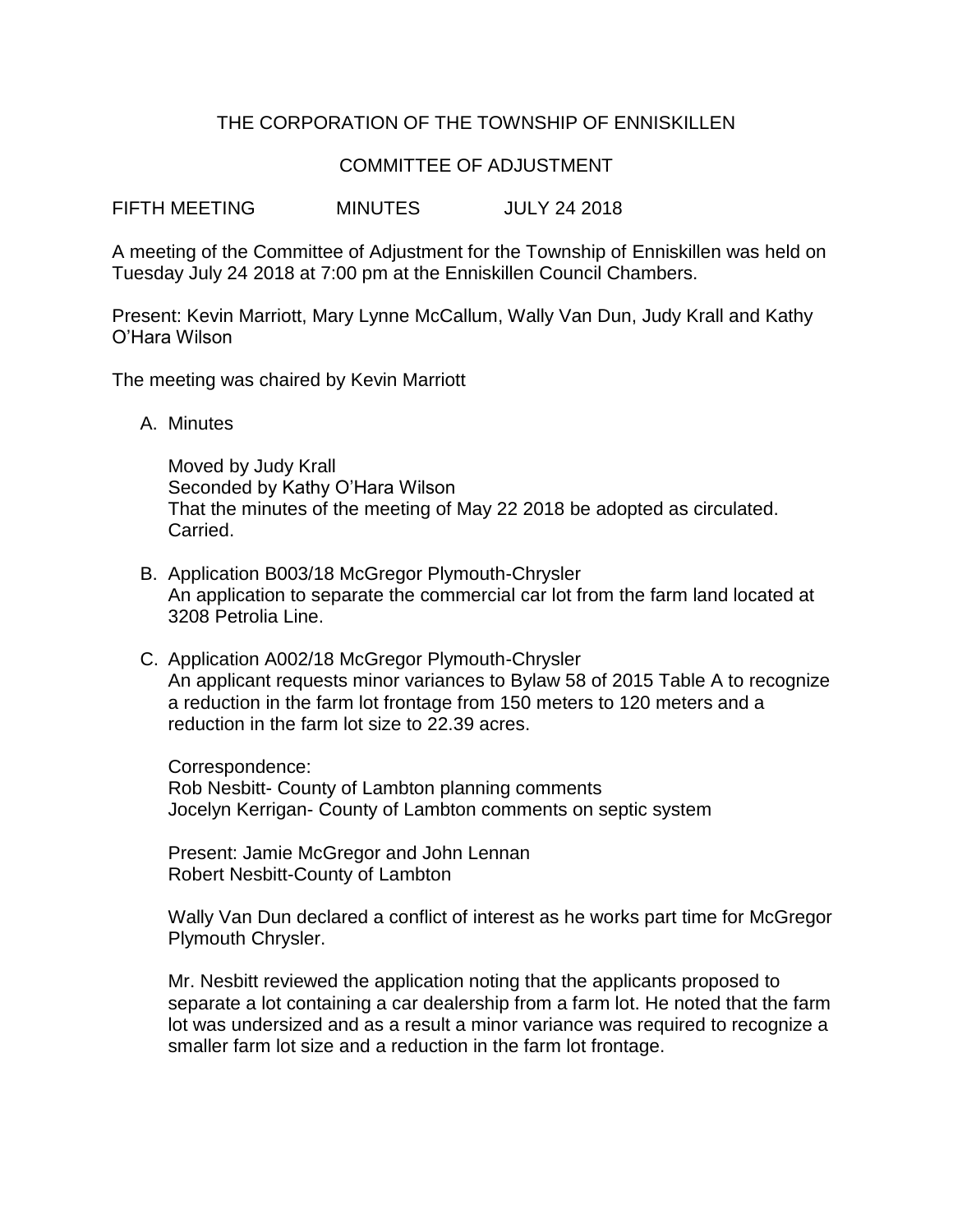Mr. Nesbitt commented that the correspondence from the Building Services had recommended the installation of a new septic system as the system did not meet current standards with an underdrain tile.

Mr. Nesbitt noted that historically the car dealership operated a storage area for motor vehicles on what was the farm property. Mr. Nesbitt recommended that a Phase 1 and Phase 2 environmental assessment take place regarding the automotive storage area.

Mr. Nesbitt noted that he could support the minor variances since there would be a minor reduction in the farm lot size and lot frontage.

Mr. Nesbitt recommended to the Committee that two conditions be applied to the severance:

- 1. Require a phase 1 and phase 2 Environmental Assessment;
- 2. That a new septic system be installed.

Jamie McGregor noted that after a discussion with the septic system coordinator he agreed that a new septic system should be installed.

Mr. McGregor noted that the car storage area had not been used as a wrecking yard where fluids were drained from vehicles. He noted that the cars were placed there and sold after a period of time.

Mr. McGregor questioned whether the farming community would be treated in the same manner. He noted that many farms had older equipment abandoned on their properties. Mr. McGregor stated that there was no clear policy as to when a record of site condition was required.

Mr. Nesbitt noted that a discussion with the Chief Building Official had determined that the wrecking yard activity was a category F use, where a change of use would require a record of site condition to be undertaken. Mr. McGregor contended that the property was agriculture and would remain agriculture in the future.

John Lennan noted that he did not object to the application.

Mary Lynne McCallum questioned whether the farm parcel would have a water service. Mr. McGregor noted that he had paid for a service for property fronting on the farm parcel.

Kathy O'Hara Wilson questioned what land use was in the category F. Mr. Nesbitt noted that the car dealership was in this category. Kathy O'Hara Wilson questioned the cost associated with a record of site condition.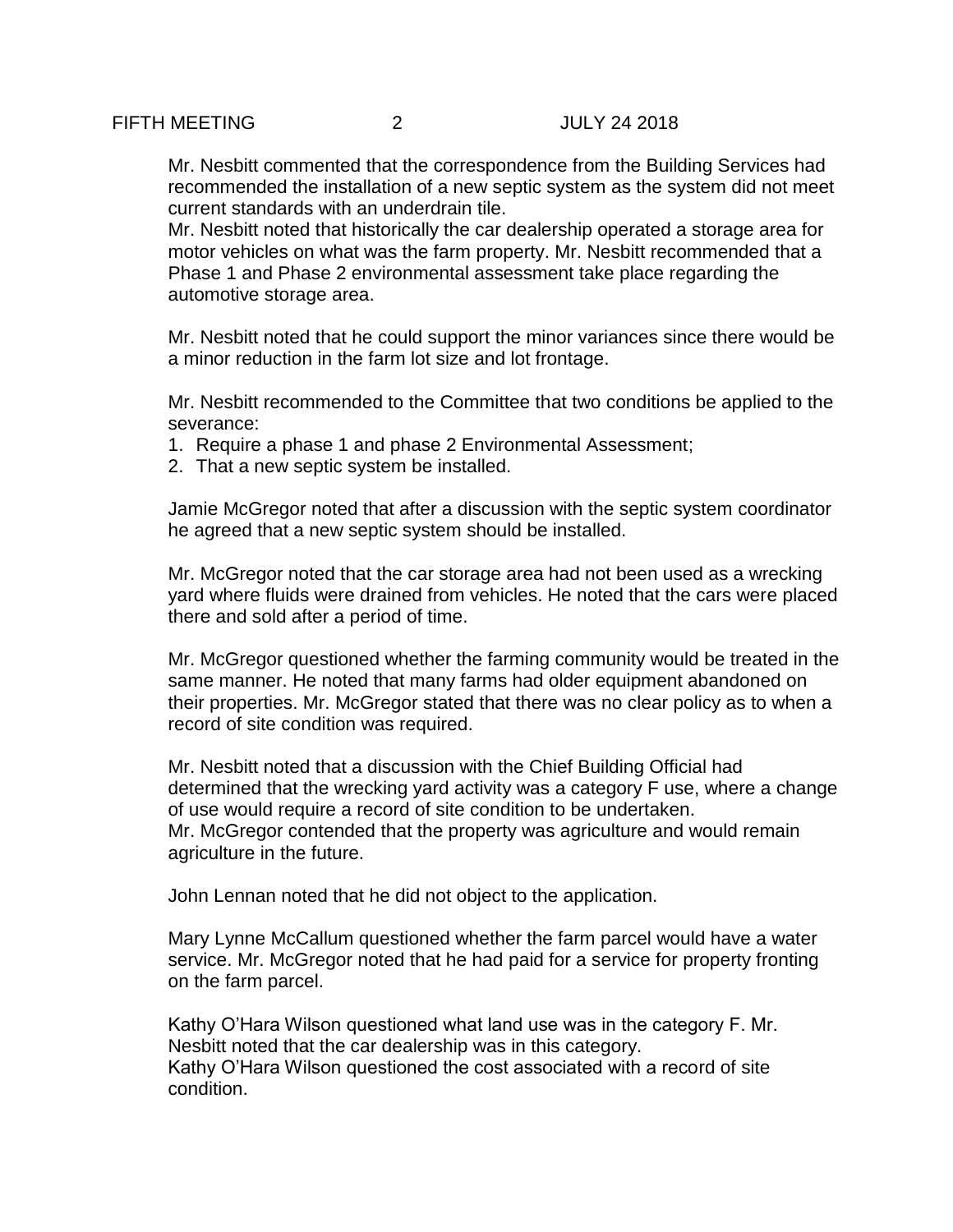Mr. McGregor noted that a phase 1 assessment would cost \$2,500. He noted that he did not know the cost of a phase 2 assessment.

Moved by Mary Lynne McCallum Seconded by Kathy O'Hara Wilson That application B003-18 be approved with conditions.

Motion failed.

Moved by Kathy O'Hara Wilson Seconded by Judy Krall That application B003-18 be approved with conditions. Carried.

Conditions:

- 1. That a copy of the deed and survey in a form suitable for registration be deposited with the Secretary Treasurer.
- 2. That a fee of \$250.00 be paid to the Township of Enniskillen by cash or certified cheque.
- 3. That all conditions are to be fulfilled within one year of the notice of decision of this consent. The certificate of consent required by Section 53(42) of the Planning Act must be obtained within one year after notice of decision of this consent.
- 4. That the Township Engineer review existing drainage reports and where required prepare amended schedules to reflect the new property owners. That the applicants pay the cost of the work and agree to the revised schedules.
- 5. That the applicant has a phase 1 environmental assessment for the areas of the site that had been used for the storage of motor vehicles and as a wrecking yard.
- 6. That the applicant obtains approval and installs a new septic system for the auto dealership.
- 7. That the applicant obtains a minor variance respecting the minimum farm lot size and minimum farm lot frontage.

## Reasons:

The area actively farmed is already undersized. The further reduction is justifiable as it allows the commercial area to be separated from the area that will continue to be farmed.

Moved by Councillor McCallum Seconded by Councillor O'Hara Wilson That minor variance application A002-18 be approved. Carried.